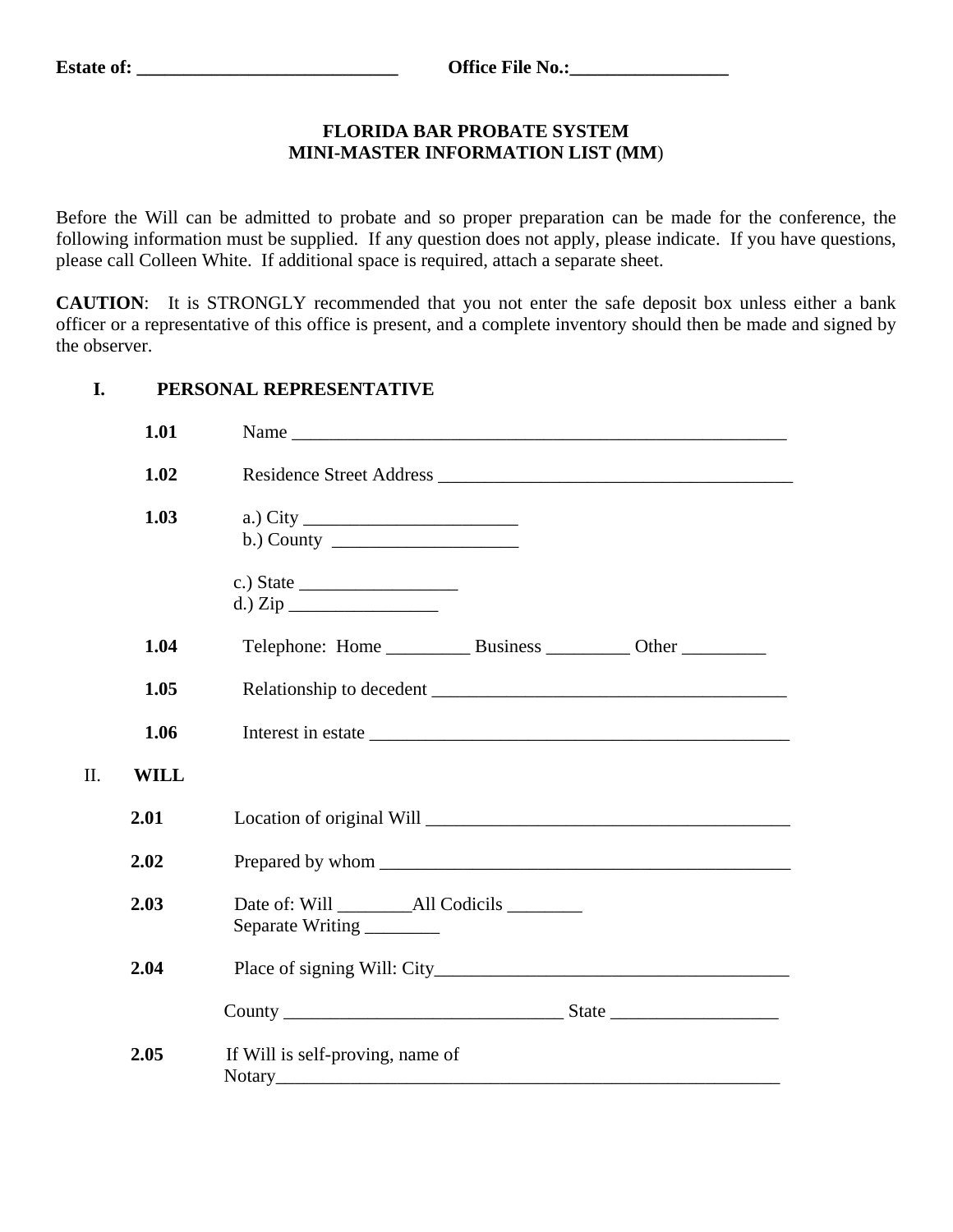**2.06** Witness to Will: *(Circle letter of witness, if know, who could most conveniently travel to the courthouse to swear to the execution of the Will, if required*)

|      | $\mathbf{A}$                                                                                                                                                                                                                   |
|------|--------------------------------------------------------------------------------------------------------------------------------------------------------------------------------------------------------------------------------|
|      | Name: Name and the state of the state of the state of the state of the state of the state of the state of the state of the state of the state of the state of the state of the state of the state of the state of the state of |
|      |                                                                                                                                                                                                                                |
|      |                                                                                                                                                                                                                                |
|      | B                                                                                                                                                                                                                              |
|      |                                                                                                                                                                                                                                |
|      |                                                                                                                                                                                                                                |
|      |                                                                                                                                                                                                                                |
|      | $\mathsf{C}$                                                                                                                                                                                                                   |
|      |                                                                                                                                                                                                                                |
|      |                                                                                                                                                                                                                                |
|      |                                                                                                                                                                                                                                |
|      | Note: For witnesses to Codicil, use separate sheet and place check here ()                                                                                                                                                     |
| 2.07 | Special burial, funeral, or anatomical donation instructions contained in<br>Will of other instructions:                                                                                                                       |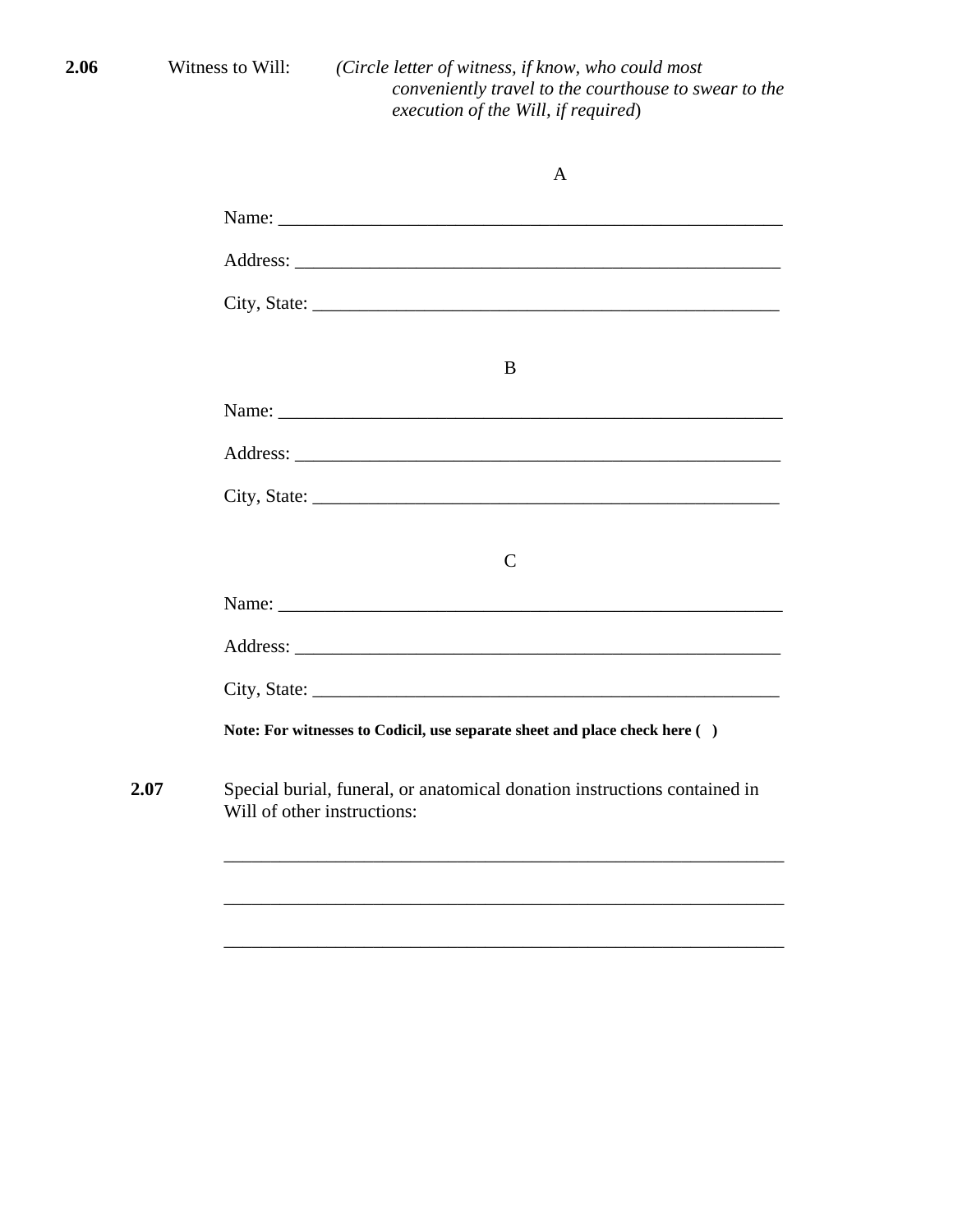## **III. DECEDENT**

| 3.01        |                                                                                                                                                                                                                                                                    |  |  |
|-------------|--------------------------------------------------------------------------------------------------------------------------------------------------------------------------------------------------------------------------------------------------------------------|--|--|
|             | Any other name(s) (or indicate "none") used by decedent in legal<br>documents (deeds, etc.)                                                                                                                                                                        |  |  |
| 3.02        |                                                                                                                                                                                                                                                                    |  |  |
|             |                                                                                                                                                                                                                                                                    |  |  |
|             |                                                                                                                                                                                                                                                                    |  |  |
| 3.03        | Date of death _______________ (please attach copy of death certificate, if available)                                                                                                                                                                              |  |  |
| 3.04        | Domicile (residence): Year Florida residence established<br>(attach declaration of domicile, if available)                                                                                                                                                         |  |  |
|             | a)                                                                                                                                                                                                                                                                 |  |  |
|             | b)                                                                                                                                                                                                                                                                 |  |  |
|             | $\mathbf{c})$                                                                                                                                                                                                                                                      |  |  |
| 3.05        |                                                                                                                                                                                                                                                                    |  |  |
| 3.06        |                                                                                                                                                                                                                                                                    |  |  |
| 3.07        | Names, ages, and addresses of all children (living or deceased) and any<br>surviving spouse. (Indicate by note any person who is deceased, has been<br>declared incapacitated, or is in the armed services, or any minor whose<br>disabilities have been removed.) |  |  |
| <b>Name</b> | Relationship<br><b>Address</b><br>$Age*$                                                                                                                                                                                                                           |  |  |
|             |                                                                                                                                                                                                                                                                    |  |  |
|             |                                                                                                                                                                                                                                                                    |  |  |
|             |                                                                                                                                                                                                                                                                    |  |  |
|             |                                                                                                                                                                                                                                                                    |  |  |
|             |                                                                                                                                                                                                                                                                    |  |  |

## **\* Birth date, if minor**

**3.08** Names, ages, addresses, and social security numbers of estate beneficiaries (also include any named in 3.07 above who are beneficiaries). Indicate by note any person who is deceased, has been declared incapacitated, or is in the armed services, or any minor whose disabilities have been removed).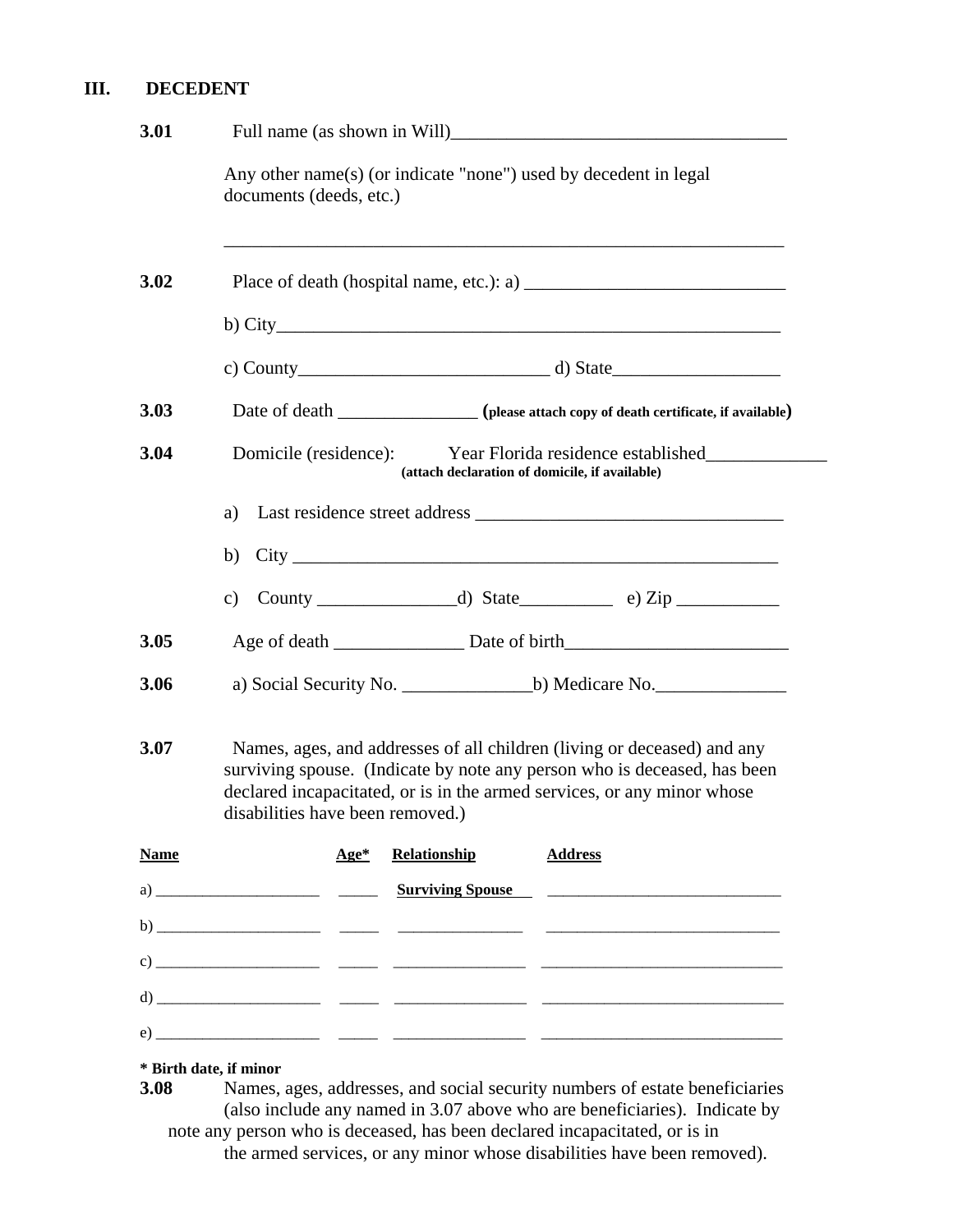|      | Name & Relationship Age* Address<br>to decedent                                                       | <b>Social Security Number</b> |                        |
|------|-------------------------------------------------------------------------------------------------------|-------------------------------|------------------------|
|      |                                                                                                       |                               |                        |
|      |                                                                                                       |                               |                        |
|      |                                                                                                       |                               |                        |
|      |                                                                                                       |                               |                        |
|      |                                                                                                       |                               |                        |
|      | * Birth date, if minor                                                                                |                               |                        |
| 3.09 | How was title to decedent's home or apartment (homestead) held as<br>deed, title policy, or tax bill? |                               |                        |
| 3.10 | Safe deposit box (see CAUTION on page 1):                                                             |                               |                        |
| a)   |                                                                                                       |                               |                        |
|      |                                                                                                       |                               |                        |
|      |                                                                                                       |                               |                        |
|      |                                                                                                       |                               |                        |
|      |                                                                                                       |                               |                        |
| 3.11 | Did decedent own (if so, attach description):                                                         |                               |                        |
|      | Assets subject to rapid or severe<br>deterioration or perishable property:                            |                               | $Yes$ No $\_\_\_\_\_\$ |
|      | Assets especially susceptible to theft,<br>Destruction, damage, or injury:                            |                               |                        |
|      | An interest in a partnership:                                                                         |                               |                        |
|      | An interest in a sole proprietorship:                                                                 |                               | $Yes$ No $\qquad$      |
|      | An interest in a small business corporation:                                                          |                               |                        |
|      | Substantial obligations due within the next<br>30 days:                                               |                               |                        |
| 3.12 | Name and address of decedent's accountant:                                                            |                               |                        |
|      |                                                                                                       |                               |                        |
|      |                                                                                                       |                               |                        |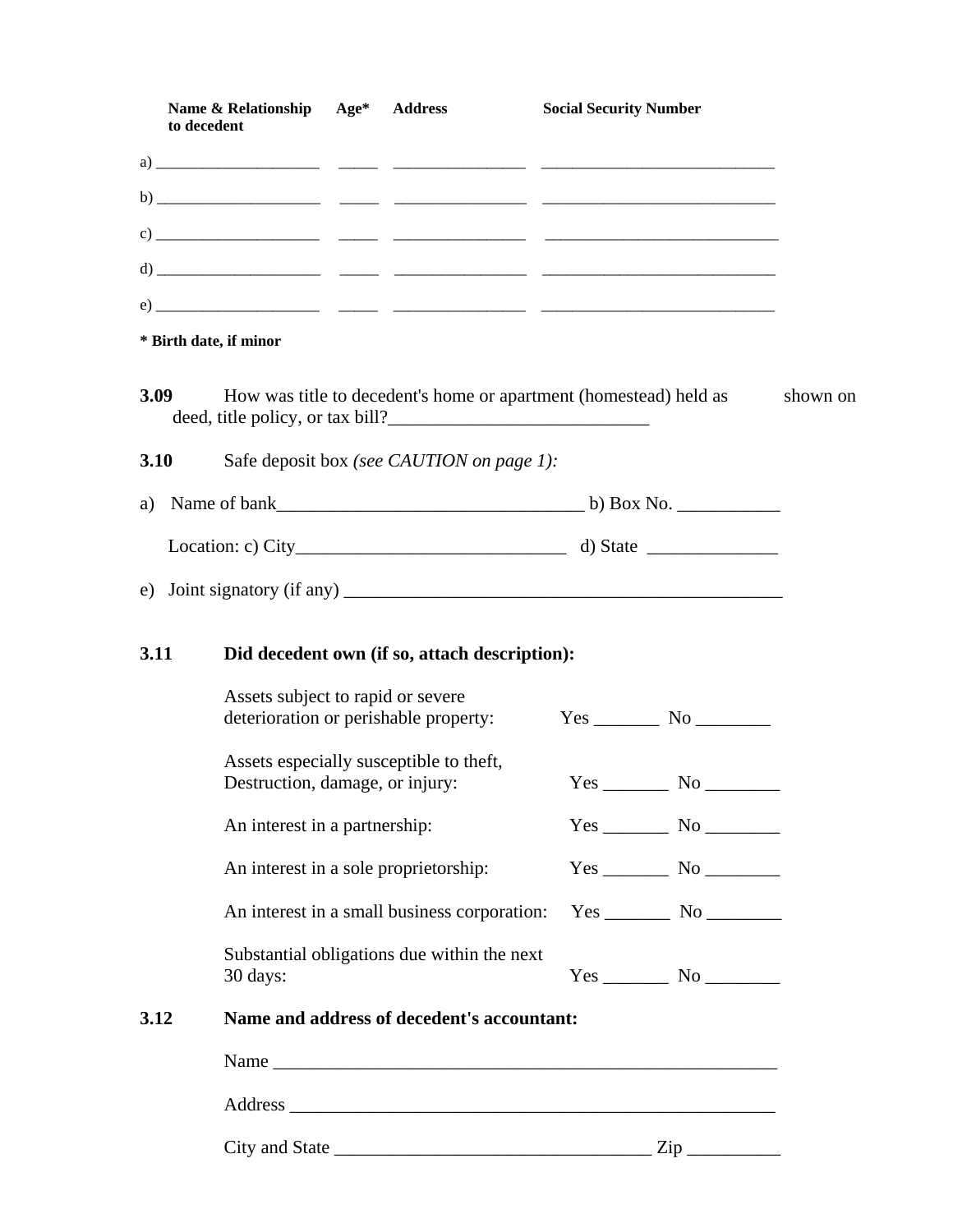|                   | Telephone                                                                                                                                                                                                                                                                                |  |                                   |
|-------------------|------------------------------------------------------------------------------------------------------------------------------------------------------------------------------------------------------------------------------------------------------------------------------------------|--|-----------------------------------|
| 3.13              | Name and address of decedent's stockbroker:                                                                                                                                                                                                                                              |  |                                   |
|                   |                                                                                                                                                                                                                                                                                          |  |                                   |
|                   |                                                                                                                                                                                                                                                                                          |  |                                   |
|                   | City and State $\_\_\_\_\_\_\_\_\_$                                                                                                                                                                                                                                                      |  |                                   |
|                   |                                                                                                                                                                                                                                                                                          |  |                                   |
| 3.14<br>business: | If decedent was engaged actively in operation of his or her own<br>business, describe business operation and person now operating                                                                                                                                                        |  |                                   |
| 3.15              | The last personal income tax return (IRS form 1040) filed by decedent was<br>for income received during the year ________ and the return was filed on or                                                                                                                                 |  |                                   |
| 3.16              | Was decedent required to, and did decedent, file with the state of Florida<br>intangible personal property tax returns for any of the preceding 3 years?<br>If so, what years were filed: $\frac{\cdots}{\cdots}$ ; $\frac{\cdots}{\cdots}$ .<br>(Please furnish copies to the attorney) |  |                                   |
| 3.17              | Was decedent at the time of death regularly required to file tax returns<br>with any other state or country? (If so, give state and due date of next return.)                                                                                                                            |  |                                   |
|                   | a) Personal income tax return                                                                                                                                                                                                                                                            |  | Due<br>$Yes \_\_No \_\_Date \_\_$ |
|                   | b) Intangible personal property tax return<br>State                                                                                                                                                                                                                                      |  | Due<br>$Yes \_\_\_No \_\_\_\_\$   |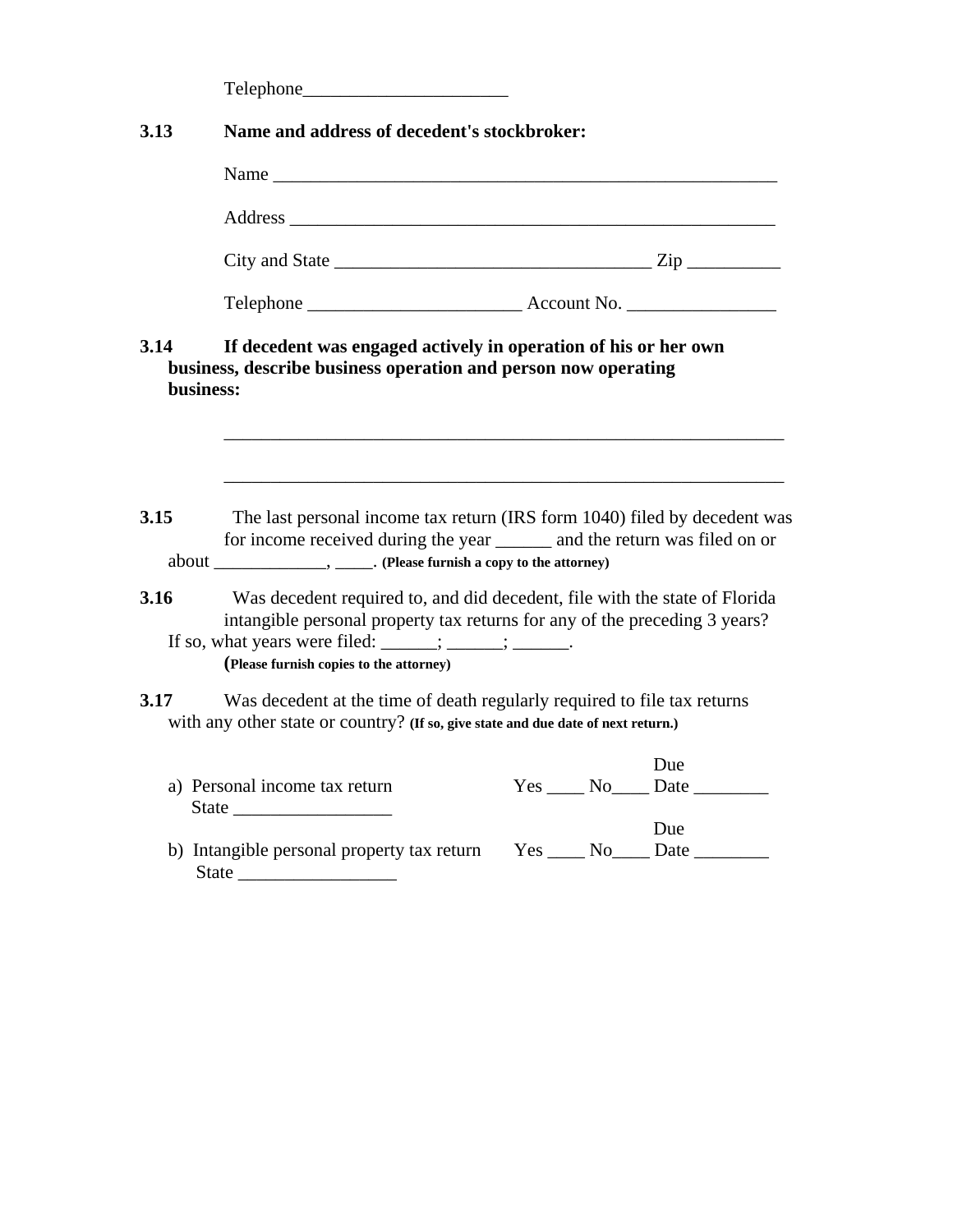| return                                                                                                        | Due<br>c) Tangible or commercial property tax Yes ____ No____ Date ________                                                                                                                                                                                                                        |       |
|---------------------------------------------------------------------------------------------------------------|----------------------------------------------------------------------------------------------------------------------------------------------------------------------------------------------------------------------------------------------------------------------------------------------------|-------|
|                                                                                                               |                                                                                                                                                                                                                                                                                                    |       |
| d) Other                                                                                                      | Due                                                                                                                                                                                                                                                                                                |       |
| 3.18<br>jointly owned), including life insurance payable to decedent's estate                                 | What is the approximate value of all assets belonging to decedent above<br>(rather than to                                                                                                                                                                                                         | (not) |
| 3.19<br>that no election or term payment or lump sum payment of proceeds be<br>consequences of such election. | Did decedent have a company pension or profit-sharing plan, an annuity, a<br>Kehoe plan, or an Individual Retirement Account (IRA)? Yes ___ No ___<br>If yes, describe on Summary of Assets attached. NOTE: It is important<br>made before the attorney can consider the estate tax and income tax |       |
| 3.20<br>charge accounts) which required periodic payments? Yes ___ No ___                                     | Was there a mortgage on any property in which decedent owned an<br>interest? Yes___ No ____. Did decedent own any other obligation (other                                                                                                                                                          | than  |
|                                                                                                               |                                                                                                                                                                                                                                                                                                    |       |
|                                                                                                               | City and State $\_\_\_\_\_\_\_\_$ Zip                                                                                                                                                                                                                                                              |       |
|                                                                                                               |                                                                                                                                                                                                                                                                                                    |       |
|                                                                                                               | Payable (monthly, quarterly, etc.) _________ Next payment due ___________                                                                                                                                                                                                                          |       |
|                                                                                                               | Amount of payment ______________ Approximate balance _______________                                                                                                                                                                                                                               |       |
|                                                                                                               |                                                                                                                                                                                                                                                                                                    |       |
|                                                                                                               |                                                                                                                                                                                                                                                                                                    |       |
| 3.21                                                                                                          | If decedent did not operate his or her own business (see 3.14), list<br>decedents occupation or, if retired, his or her former occupation:                                                                                                                                                         |       |

 $\overline{\phantom{a}}$  ,  $\overline{\phantom{a}}$  ,  $\overline{\phantom{a}}$  ,  $\overline{\phantom{a}}$  ,  $\overline{\phantom{a}}$  ,  $\overline{\phantom{a}}$  ,  $\overline{\phantom{a}}$  ,  $\overline{\phantom{a}}$  ,  $\overline{\phantom{a}}$  ,  $\overline{\phantom{a}}$  ,  $\overline{\phantom{a}}$  ,  $\overline{\phantom{a}}$  ,  $\overline{\phantom{a}}$  ,  $\overline{\phantom{a}}$  ,  $\overline{\phantom{a}}$  ,  $\overline{\phantom{a}}$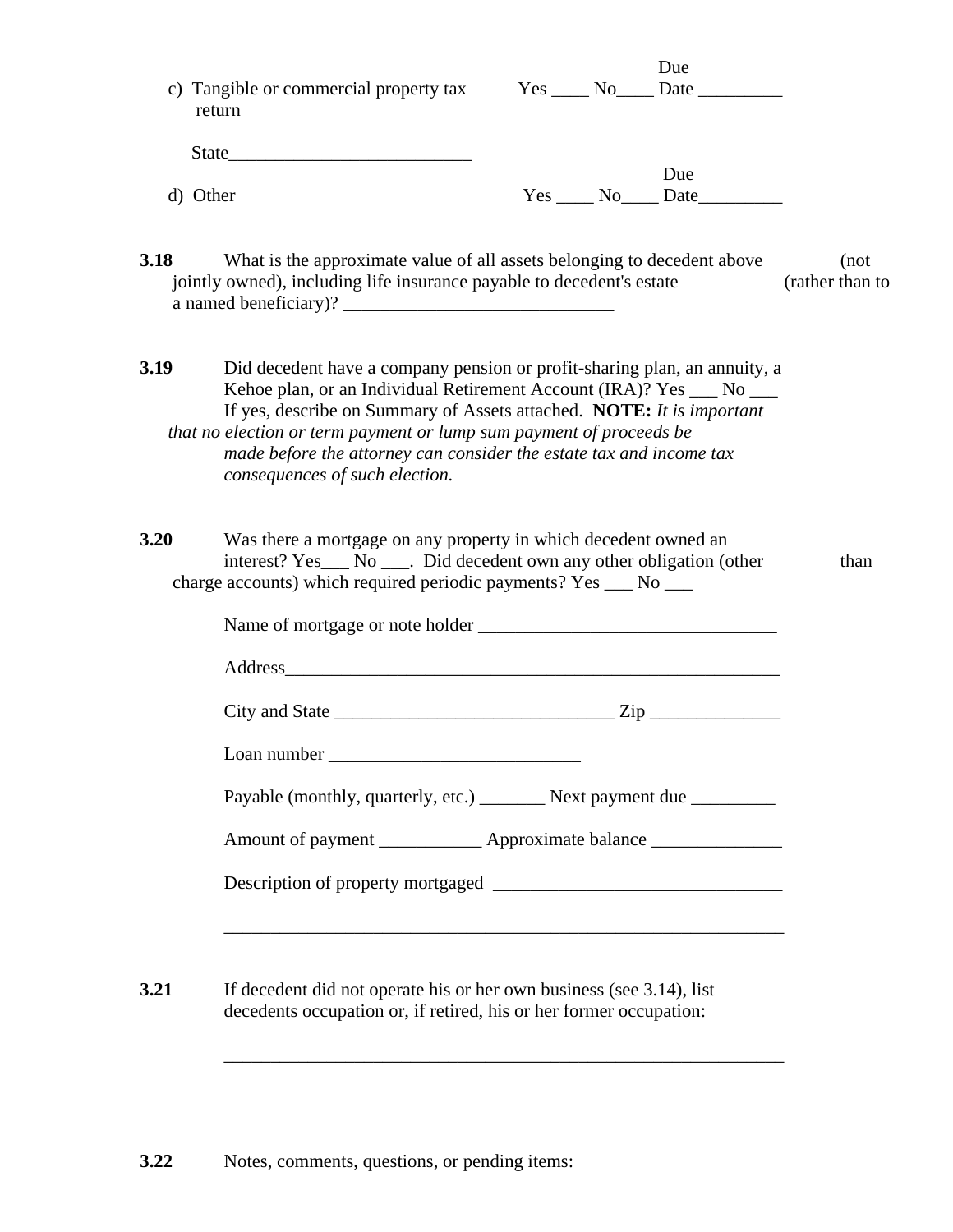enclosed herewith.

*NOTE: This information must be supplied initially in order that the attorney can insert a summary of this information in the original petition for administration that must be filed with the court to commence administration of the estate.*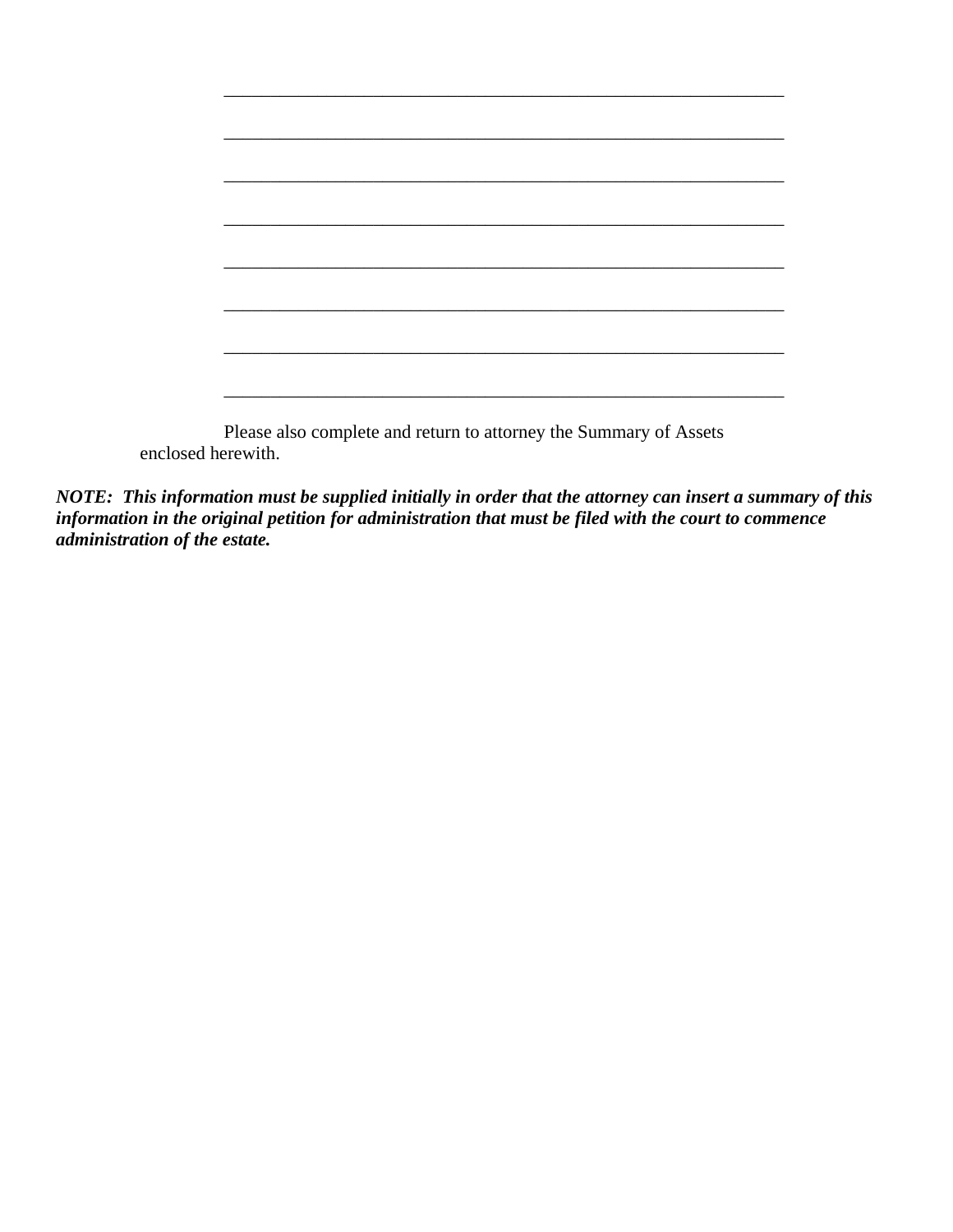#### **SUMMARY OF ASSETS**

## APPROXIMATE VALUE AND NATURE OF ASSESTS OWNED BY DECEDENT INDIVIDUALLY OR JOINTLY. As to each asset, indicate form of ownership as "J" (joint), "I" (individually) or "UK" (unknown). ATTACH SUPPLEMENTAL SHEETS AS NECESSARY.

## **1. REAL ESTATE: (indicate, J, I, UK)**

|                                                     | If mortgaged, approx.<br>Approx.              |                                        |                 |  |
|-----------------------------------------------------|-----------------------------------------------|----------------------------------------|-----------------|--|
| <b>Brief legal description</b><br>(indicate county) | Vacant or type of<br>building or improvements | amount and date of<br>next payment due | market<br>value |  |
|                                                     |                                               |                                        |                 |  |
|                                                     |                                               |                                        |                 |  |
|                                                     |                                               |                                        |                 |  |
|                                                     |                                               |                                        |                 |  |

#### **2. STOCKS AND BONDS: (indicate J, I, or UK)**

| <b>Name of Company</b> | No of shares | Approx. value<br>per share | <b>Total</b><br>value |
|------------------------|--------------|----------------------------|-----------------------|
|                        |              |                            |                       |
|                        |              |                            |                       |
|                        |              |                            |                       |
|                        |              |                            |                       |

#### **3. MORTGAGES AND NOTES RECEIVABLE: (indicate J, I, or UK)**

| <b>Maker</b> | Date | Next payment date<br>and amount                                         | Approximate<br>present balance |
|--------------|------|-------------------------------------------------------------------------|--------------------------------|
|              |      |                                                                         |                                |
|              |      |                                                                         |                                |
| 4.           |      | <b>BANK ACCOUNTS OR CERTIFICATES OF DEPOSIT: (indicate J, I, or UK)</b> |                                |

**Checking, 2008 Approximate Approximate Savings** or CD **balance** Bank & number of account (if joint, name of joint owner) savings, or CD

\_\_\_\_\_\_\_\_\_\_\_\_\_\_\_\_\_\_\_\_\_\_\_\_\_\_\_\_\_\_\_\_\_\_\_\_\_\_\_\_\_\_\_\_\_\_ \_\_\_\_\_\_\_\_\_\_\_\_\_\_\_\_\_\_\_\_\_\_\_ \_\_\_\_\_\_\_\_\_\_\_\_\_\_

\_\_\_\_\_\_\_\_\_\_\_\_\_\_\_\_\_\_\_\_\_\_\_\_\_\_\_\_\_\_\_\_\_\_\_\_\_\_\_\_\_\_\_\_\_\_ \_\_\_\_\_\_\_\_\_\_\_\_\_\_\_\_\_\_\_\_\_\_\_ \_\_\_\_\_\_\_\_\_\_\_\_\_\_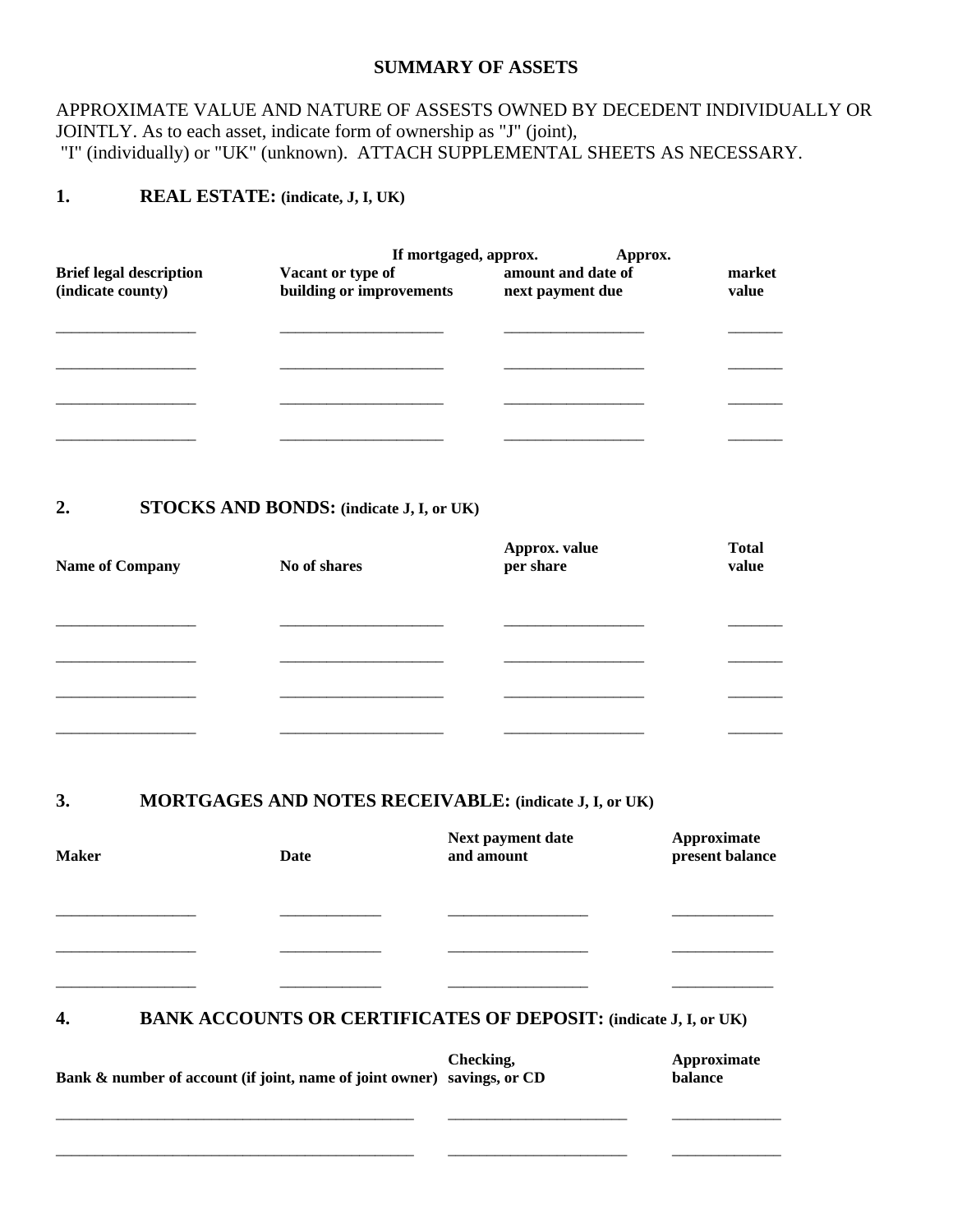#### 5. **CASH:** (belonging to decedent)

Location

Approximate amount

#### 6. **INSURANCE ON DECEDENT'S LIFE:**

<u> 1986 - Jan Barbarat, manazarta a</u>

| <b>Policy</b><br>number | <b>Beneficiary</b> | <b>Location of</b><br>original policy | <b>Expected</b><br>proceeds |
|-------------------------|--------------------|---------------------------------------|-----------------------------|
|                         |                    |                                       |                             |
|                         |                    |                                       |                             |
|                         |                    |                                       |                             |
|                         |                    |                                       |                             |

 $\overline{\phantom{a}}$ 

#### **AUTOMOBILES:** (indicate J, I, or UK) 7.

| <b>Make</b> | Model | Year | If financed, name of lender,<br>date and amount of next<br>beneficiary | Approx.<br>value |
|-------------|-------|------|------------------------------------------------------------------------|------------------|
|             |       |      |                                                                        |                  |
|             |       |      |                                                                        |                  |
|             |       |      |                                                                        |                  |

#### JEWELY, ART OBJECTS, ANTIQUES, FURS, AND OTHER VALUABLE 8. **ITEMS:**

| <b>Description</b> | Location | <b>Insurance coverage</b> | <b>Approx</b><br>value |
|--------------------|----------|---------------------------|------------------------|
|                    |          |                           |                        |
|                    |          |                           |                        |
|                    |          |                           |                        |
|                    |          |                           |                        |